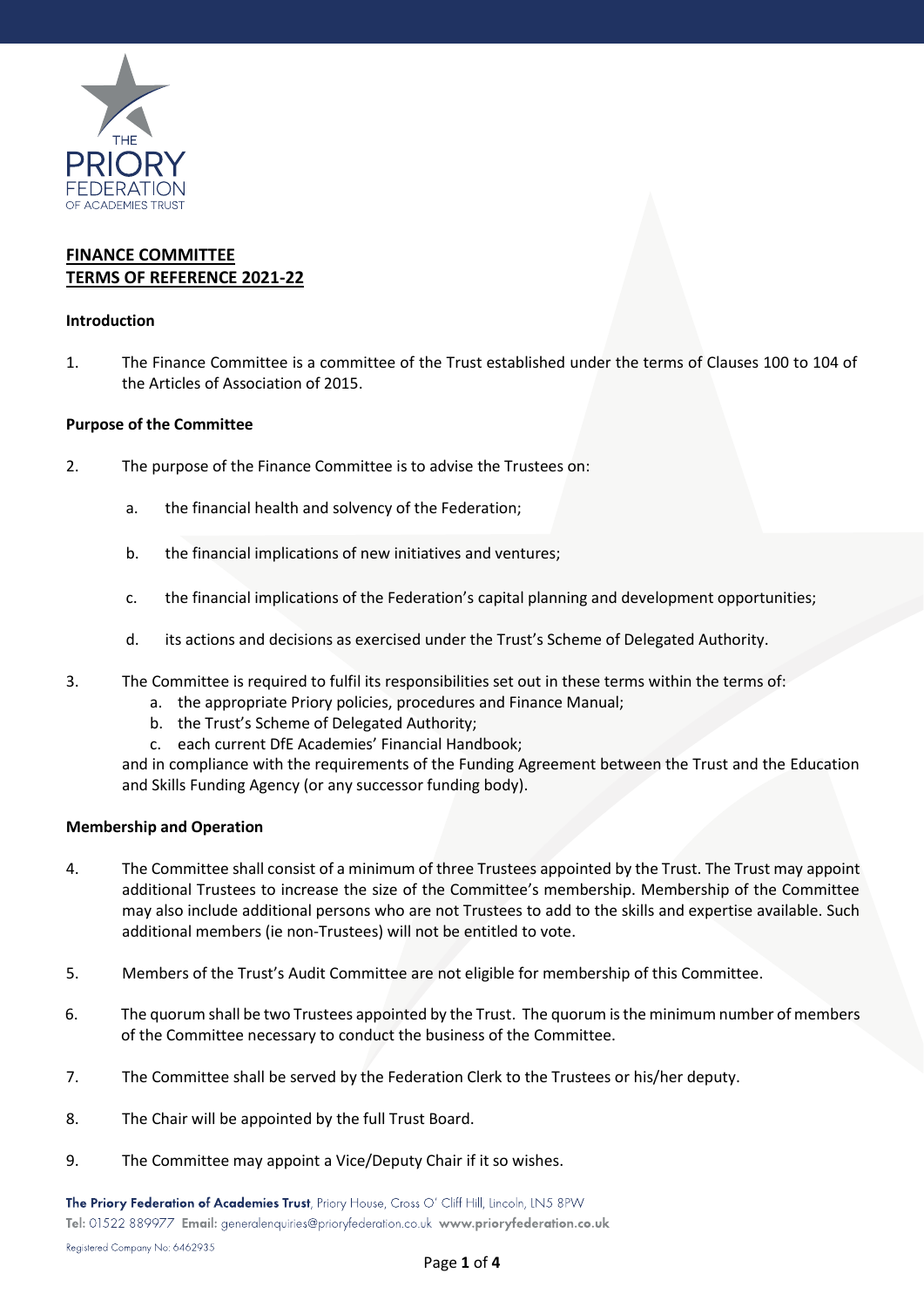- 10. In the event of the Chair or Vice/Deputy Chair (if one exists) of the Committee being unable to attend, the remaining members shall elect one of their members as Chair for the meeting.
- 11. The Chair shall have the power to invite other individuals to attend any meeting if deemed appropriate to the business. Lead members of the Senior Leadership Team whose area of responsibility includes matters relative to the Detailed Responsibilities of the Committee listed below shall be expected to attend meetings of the Committee.
- 12. The Committee is entitled, wherever it is satisfied that it is appropriate to do so, to go into confidential session and (subject to the rules of quoracy) to exclude any, or all, participants and observers, except the Clerk to the Trustees.
- 13. The Committee shall undertake an annual review of these terms of reference, and recommend to the Trust Board the approval of any changes deemed necessary.

## **Detailed Responsibilities**

14. Subject to the detailed requirements of the Trust's Finance Manual, the Committee shall consider and advise the Trustees on the following specific matters:

#### **Finance**

- a. the annual estimates of income and expenditure, other budgets and the financial forecasts for the Federation
- b. the procedure for expenditure on capital items, and to review the list of spending priorities
- c. the Trust's financial ability to implement pay progression for staff
- d. the management accounts of the Federation and its academies, and also to advise the Trust on the year-end accounts of the same
- e. the financial elements of risk management in the Federation, including staff and insurances
- f. any relevant taxation issues
- g. investments and borrowings, including treasury management policies
- h. the management and authorisation of purchases, procurement processes and projects in line with The Trust's Purchasing Policy
- i. proposed organisational changes, acquisitions and disposals, including sites and properties
- j. the content of the Finance Manual and a review of the same when appropriate
- k. consideration of the ESFA's Annual Accounts Direction and Academies' Financial Handbook

#### **Facilities**

l. the maintenance and improvement or repair to the buildings, grounds and plant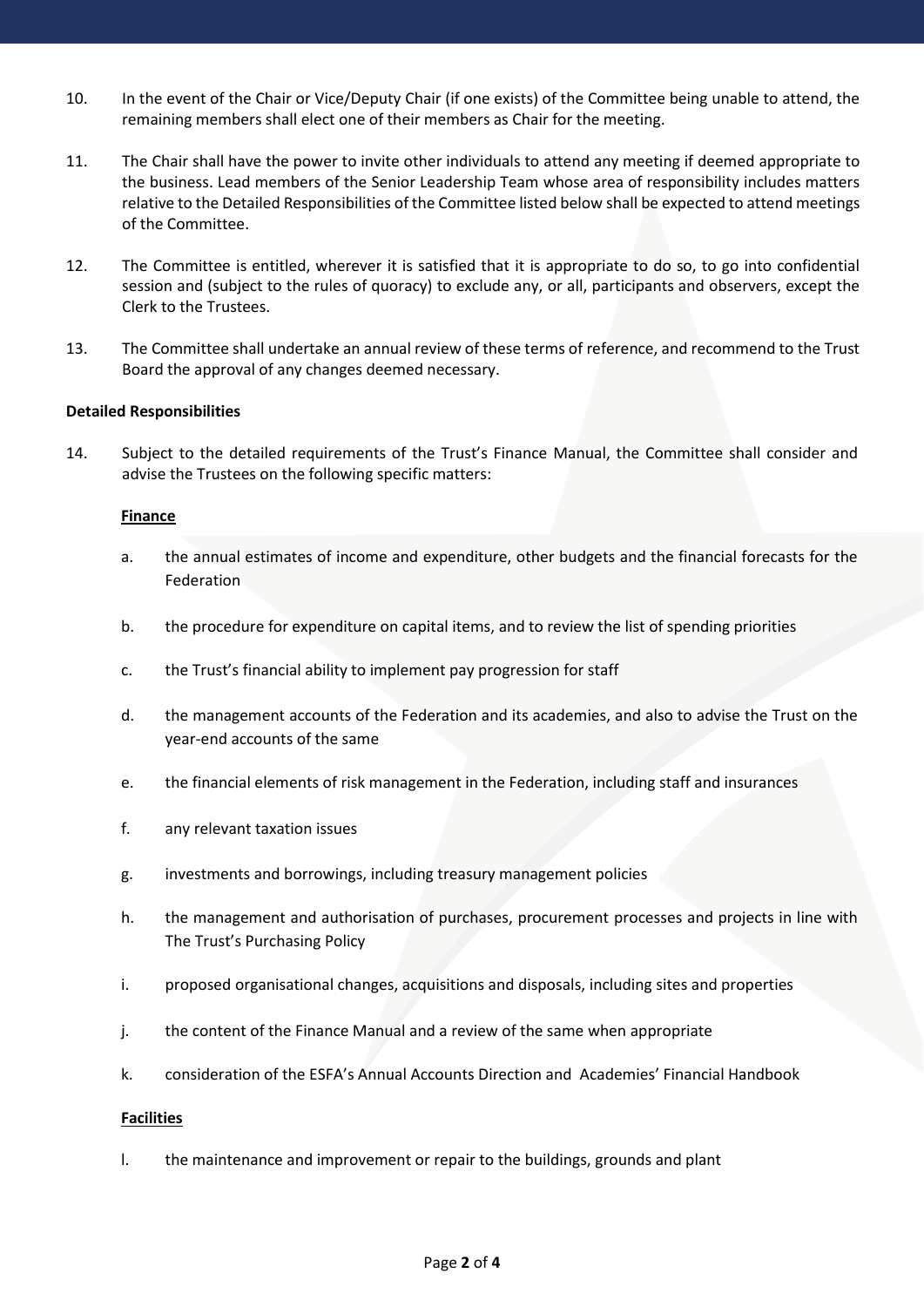- m. the appointment of architects, builders, ground maintenance teams, surveyors etc according to the established procedures
- n. expenditure and control of maintenance and improvement to the respective academy premises
- o. improvement and requirements for the smooth running of the academies, in relation to the premises

**ICT**

- p. the development, deployment and support of ICT services to underpin teaching, learning, research and administration systems
- q. priorities and resource requirements to ensure the Federation is best placed to take advantage of innovations and best practice in ICT development

#### **Insurance**

r. the annual insurance/risk protection arrangements available to the Federation

#### **Meetings**

Committee meetings will be held on an as required basis but at least once a term.

The Clerk to the Trust shall be the Clerk to the Committee, keeping appropriate records of the proceedings. The agendas and minutes of Committee meetings shall be circulated to all Board members. Papers shall be available not less than five days before a meeting of the Committee.

The minutes of Committee meetings shall be subject to public disclosure under the Freedom of Information Act 2000. Where requests are made, the Clerk shall, with legal advice where necessary, release such information as is not subject to exemption under the terms of the Act.

The committee will liaise with such other committees and invite members of other committees to attend its meeting as should be deemed appropriate.

Any matters which may be in conflict with the work of another committee must be referred to the Trustees.

Any urgent matters may be circulated and agreed digitally out of Committee, with any decisions ratified at the next Committee.

- 15. The Committee is also tasked with the following matters of detail:
	- a. approving the signing of facilities and development contracts and agreements on behalf of the Trust where required in accordance with the Trust's Finance Manual or under the guidance or instruction of the Education and Skills Funding Agency or any successor body
	- b. advising the Trust on expenses allowances payable to Trustees
	- c. approving financial policies in relation to capitalisation, depreciation, treasury management, Federation investment and borrowings